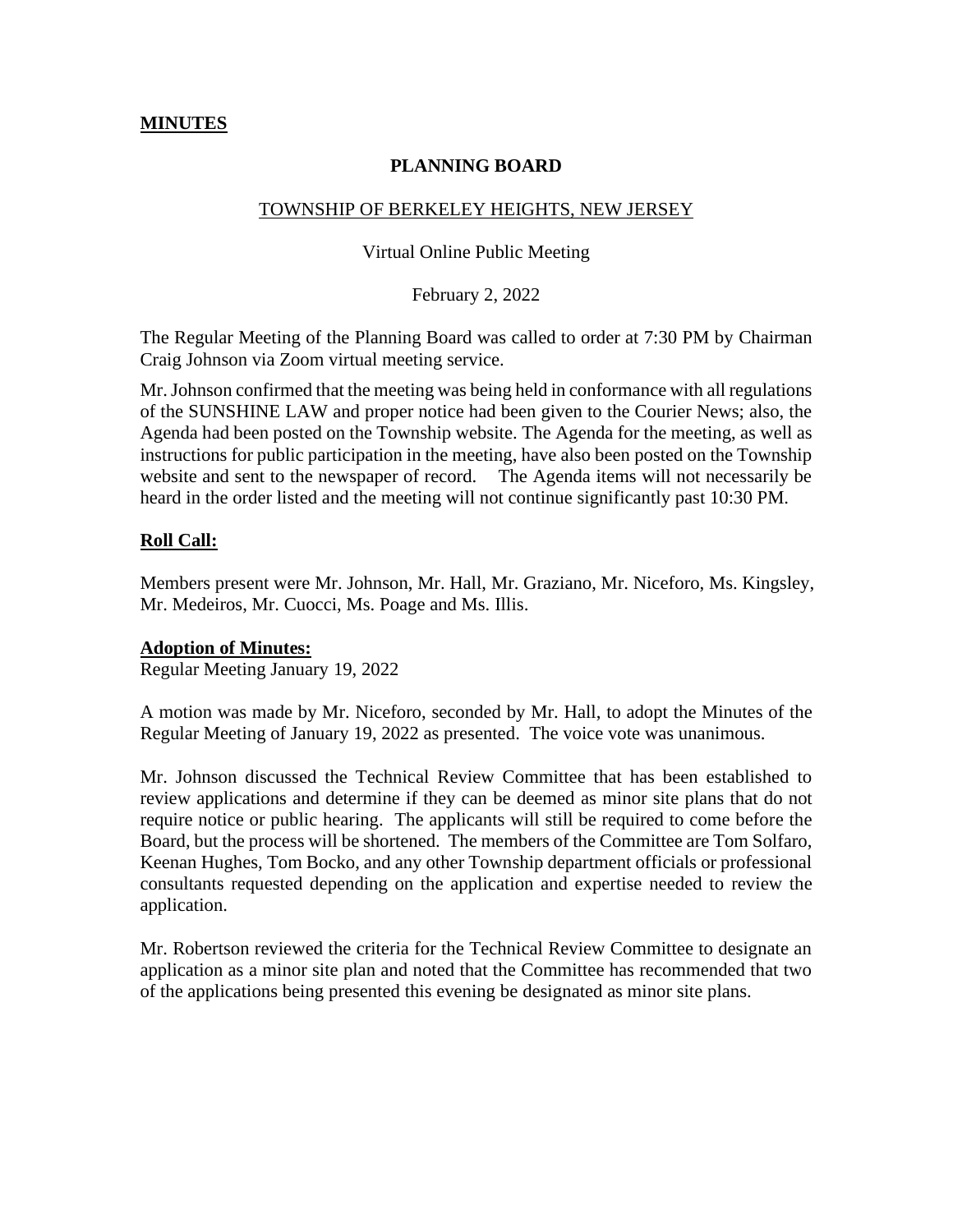# **Adoption of Resolutions**

## **Connell Real Estate & Development Co., Block 4301, Lot 1.011 (lot containing Connell Building #200) and Block 4301, Lot 1.02 (lot containing Connell Building #100):**

Resolution designating the proposed subdivision as a Minor Subdivision and waiving the requirement of notice and public hearing for the subdivision application, as recommended by the Technical Review Committee. The application will be scheduled for review by the Planning Board at a future meeting.

Carlton Blake, counsel for Connell, requested that this Resolution be adjourned to the next meeting of the Board. The request for adjournment was granted.

## **App.#SP-6-21: Brightcore Energy LLC, 100 Connell Drive, Block 4301, Lot 1.02**

Resolution designating the solar project application described below as a Minor Site Plan and waiving the requirement of notice and public hearing for the application, as recommended by the Technical Review Committee.

Mr. Robertson advised that the Technical Review Committee reviewed the application and determined that it met the criteria for minor site plan designation. The proposed project does not involve any increase in impervious coverage, variances or loss of parking spaces. The applicant is required to provide a tree replacement plan, lighting plan and revised survey.

Mr. Solfaro said he agreed with the determination of the Committee.

A motion was made by Mr. Niceforo, seconded by Mr. Hall, to adopt the above Resolution as presented. The roll call vote was 9-0 with Mr. Johnson, Mr. Hall, Mr. Graziano, Mr. Niceforo, Ms. Kingsley, Mr. Medeiros, Mr. Cuocci, Ms. Poage and Ms. Illis voting in favor and none opposed.

# **App.#SP-7-21: SIG Mountain Heights, LLC, 420 & 430 Mountain Ave., Block 3803, Lot 9**

Resolution designating the rooftop solar project as a Minor Site Plan and waiving the requirement of notice and public hearing for the application, as recommended by the Technical Review Committee.

Keenan Hughes advised that the Technical Review Committee met, reviewed the application, had a presentation by the applicant, and determined that this should be classified as a minor site plan. There are no variances requested, no change of use, no change in elevation of the building, and no increase in impervious coverage or parking.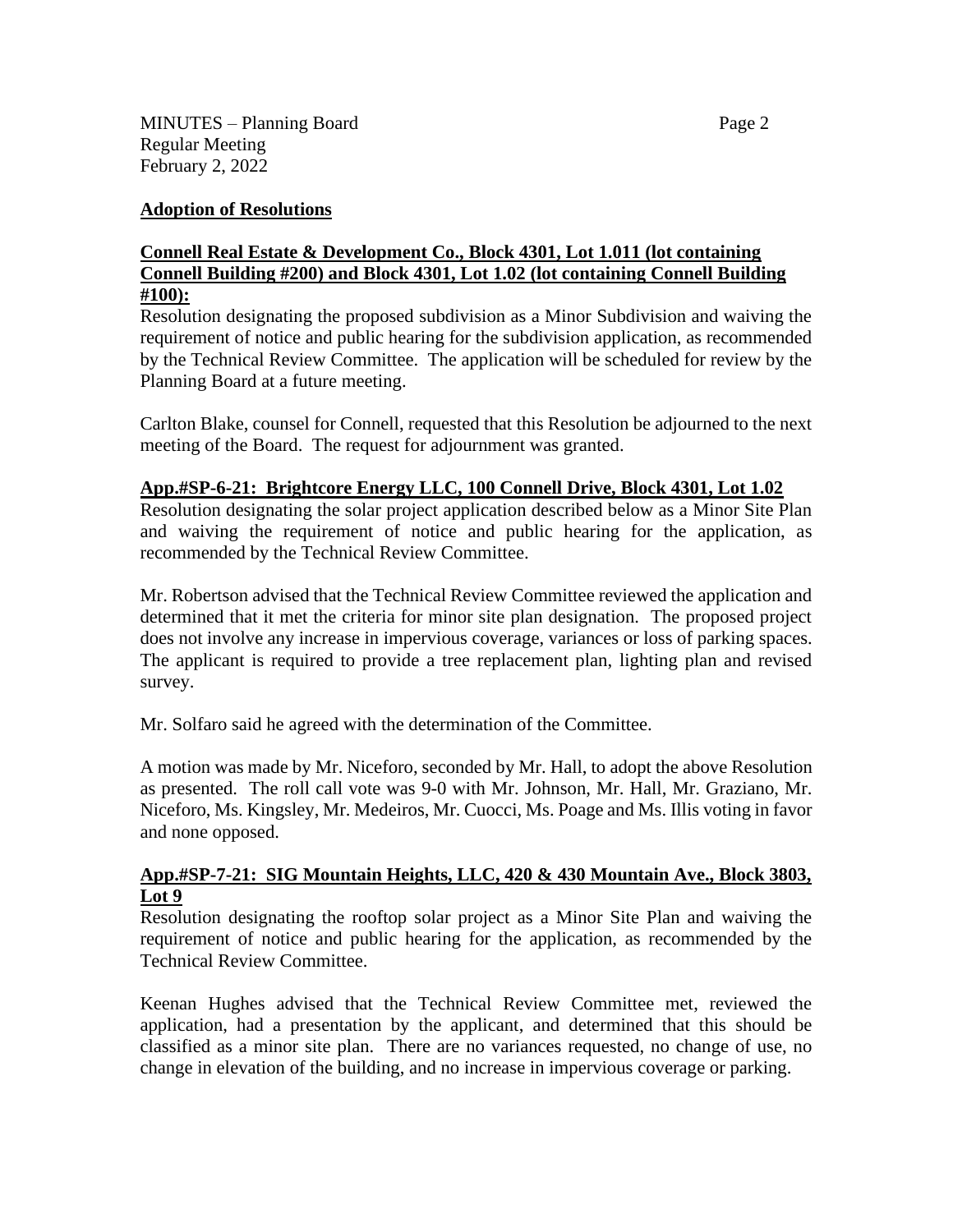MINUTES – Planning Board Page 3 Regular Meeting February 2, 2022

A motion was made by Mr. Hall, seconded by Ms. Kingsley, to adopt the above Resolution as presented. The roll call vote was 9-0 with Mr. Johnson, Mr. Hall, Mr. Graziano, Mr. Niceforo, Ms. Kingsley, Mr. Medeiros, Mr. Cuocci, Ms. Poage and Ms. Illis voting in favor and none opposed.

# **Applications for Review:**

# **App.#SP-6-21: Brightcore Energy LLC, 100 Connell Drive, Block 4301, Lot 1.02**

Proposed solar carport canopies to be installed within the parking lot areas around the 100 Connell Drive office building complex.

Frank Gagliardi, attorney for the applicant, stated that the application is for the installation of carport and rooftop solar panels at 100 and 200 Connell Drive. The application was reviewed by the Technical Review Committee and deemed to meet the criteria for a minor site plan. The applicant has reviewed and will comply with the comments made by Mr. Solfaro.

Doug Grysko, engineer, was sworn, provided his educational and professional background and was accepted as an expert witness. Mr. Grysko presented the plans for the carport and canopy solar panels and stated that there will be no reduction in number of parking spaces, ten charging stations will be installed now with provision for 28 more for future use, new lighting will be installed under the canopies, and a tree replacement plan will be submitted for the trees to be removed. Mr. Grysko further stated that a revised survey will be submitted, and the roof panels will not be visible from the ground.

In response to questions from the Board, Mr. Grysko stated that the panels will tilt away from Route 78 facing east, the panels will be stationary, and the height will be no more than 20'. The project will be done in phases so that parking will be available throughout construction. The project will be similar to the solar panels at the L'Oreal building. Mr. Gagliardi advised that the final plans will be submitted to the Township professionals within a week or so.

## **Open to the Public**

The hearing was opened to the public for questions or comments. There were no members of the public who had questions or comments.

Mr. Robertson reviewed the application and the conditions of approval.

A motion was made by Mr. Niceforo, seconded by Mr. Medeiros, to approve App# SP-6- 21: Brightcore Energy LLC, 100 Connell Drive, Block 4301, Lot 1.02, subject to the conditions discussed and further subject to the requirements, restrictions and limitations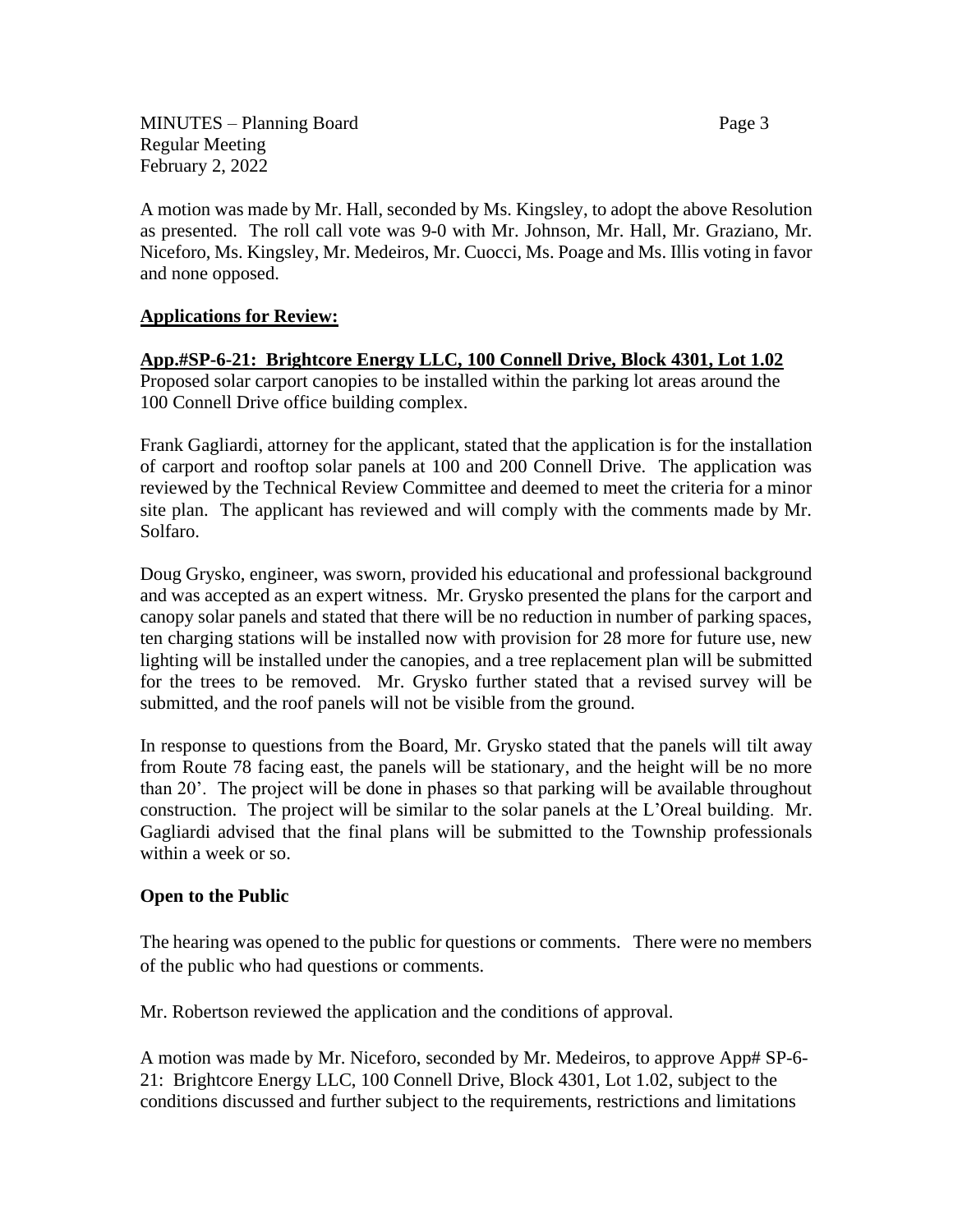MINUTES – Planning Board Page 4 Regular Meeting February 2, 2022

that shall be set forth in a Resolution of Memorialization to be adopted by the Board at a future meeting. The roll call vote was 9-0 with Mr. Johnson, Mr. Hall, Mr. Graziano, Mr. Niceforo, Ms. Kingsley, Mr. Medeiros, Mr. Cuocci, Ms. Poage and Ms. Illis voting in favor. There were none opposed.

# **App.#SP-7-21: SIG Mountain Heights, LLC, 420 & 430 Mountain Ave., Block 3803, Lot 9 (OR-Zone)**

Application to install rooftop solar on existing buildings.

Keenan Hughes, Township Planner, advised that it was only necessary for the applicant to come before the Board because of the value of the proposed improvement to the property.

August Santore, attorney for the applicant, stated that this is a rooftop mounted solar project with no variances required. The applicant met with the Technical Review Committee and the project was deemed to be in order for presentation to the Board for approval.

# **Open to the Public**

The hearing was opened to the public for questions or comments. There were no members of the public who had questions or comments.

Mr. Solfaro advised that there are no site plan improvements proposed and there will be no impact to the parking lot.

Mr. Santore stated that there are no zoning issues, and a full set of plans were submitted.

Mr. Robertson reviewed the application and the conditions of approval.

A motion was made by Mr. Niceforo, seconded by Ms. Kingsley, to approve App#SP-7- 21: SIG Mountain Heights, LLC, 420 & 430 Mountain Ave., Block 3803, Lot 9 (OR-Zone), subject to the conditions discussed and further subject to the requirements, restrictions and limitations that shall be set forth in a Resolution of Memorialization to be adopted by the Board at a future meeting. The roll call vote was 9-0 with Mr. Johnson, Mr. Hall, Mr. Graziano, Mr. Niceforo, Ms. Kingsley, Mr. Medeiros, Mr. Cuocci, Ms. Poage and Ms. Illis voting in favor. There were none opposed.

## **Discussion**

Mr. Johnson provided an update regarding the Master Plan. The committee will be meeting on February 15 to discuss the updated plan to be provided by Mr. Hughes and then it will be submitted to the full Board for review.